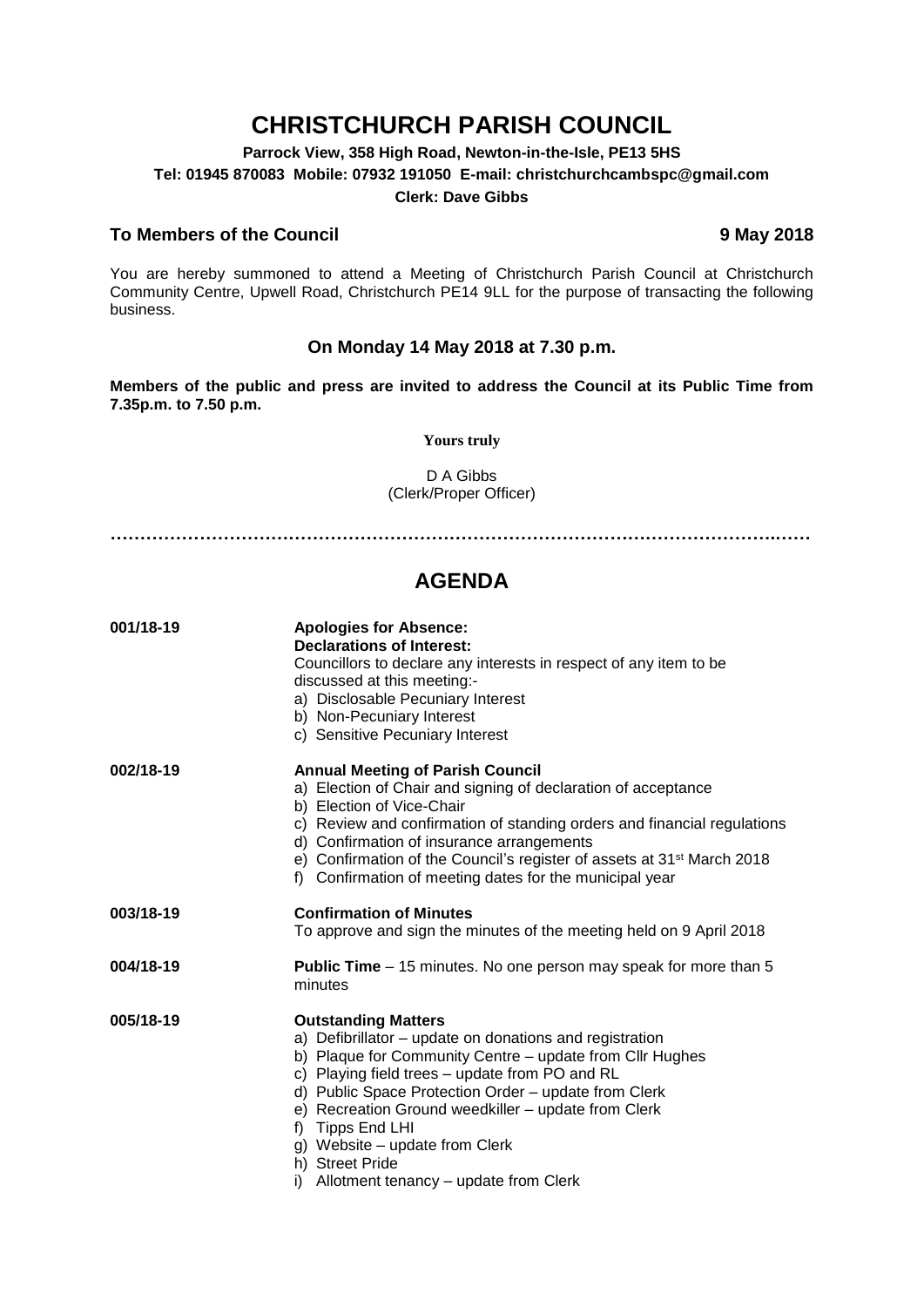| 006/18-19 | <b>Police Report</b><br>To report on crimes in the area over the last month                                                                                                                                                                                                                                                                                                                                                                                                                                                                                                                                                                                                                                                                                                                                                                                                                                                                                                                                                                                                                                                                                                                                                                                                                                                                                                                                                                                                            |
|-----------|----------------------------------------------------------------------------------------------------------------------------------------------------------------------------------------------------------------------------------------------------------------------------------------------------------------------------------------------------------------------------------------------------------------------------------------------------------------------------------------------------------------------------------------------------------------------------------------------------------------------------------------------------------------------------------------------------------------------------------------------------------------------------------------------------------------------------------------------------------------------------------------------------------------------------------------------------------------------------------------------------------------------------------------------------------------------------------------------------------------------------------------------------------------------------------------------------------------------------------------------------------------------------------------------------------------------------------------------------------------------------------------------------------------------------------------------------------------------------------------|
| 007/18-19 | <b>County &amp; District Councillors Reports</b><br>Reports from Cllrs Sutton and Tanfield                                                                                                                                                                                                                                                                                                                                                                                                                                                                                                                                                                                                                                                                                                                                                                                                                                                                                                                                                                                                                                                                                                                                                                                                                                                                                                                                                                                             |
| 008/18-19 | <b>Christchurch Recreation Ground Charity</b><br>Update on current situation with amendments to Governing Document                                                                                                                                                                                                                                                                                                                                                                                                                                                                                                                                                                                                                                                                                                                                                                                                                                                                                                                                                                                                                                                                                                                                                                                                                                                                                                                                                                     |
| 009/18-19 | <b>Christchurch Community Centre</b><br>Confirmation of insurance arrangements for the Community Centre                                                                                                                                                                                                                                                                                                                                                                                                                                                                                                                                                                                                                                                                                                                                                                                                                                                                                                                                                                                                                                                                                                                                                                                                                                                                                                                                                                                |
| 010/18-19 | <b>Planning</b><br>F/YR18/0283/F – Change of use of land to rear of existing dwelling<br>$\bullet$<br>for domestic purposes and erection of a barn (retrospective) at<br>Fincham Lodge, 58 Church Road, Christchurch<br>This application has been withdrawn by the applicant.<br>F/YR18/0341/F - Erection of a timber cart lodge to existing dwelling -<br>$\bullet$<br>Willowcroft Hall Farm, Upwell Road, Christchurch<br>Parish Council response - no objection.<br>F/YR18/0383/F - Siting of a 1200 litre LPG tank to front of existing<br>$\bullet$<br>dwelling - Crown Lodge, Crown Road, Christchurch<br>Deadline 18th May.<br>F/YR18/0392/F - Erection of a single-storey rear extension to<br>$\bullet$<br>existing dwelling involving the demolition of existing rear extensions,<br>change of use of existing garage to additional living accommodation,<br>and the change of use of land to form additional residential curtilage<br>including the erection of a detached garage/barn - High Green Farm,<br>Euximoor Drove, Christchurch<br>Deadline 21 <sup>st</sup> May.<br>F/YR18/0428/RM - Reserved Matters application relating to the<br>٠<br>detailed matters of access, appearance, landscaping, layout and<br>scale pursuant to outline permission F/YR16/0501/O for the erection<br>of a single-storey 3-bed dwelling involving the formation of a new<br>access - Land North of Horseshoe Lodge, Upwell Road,<br>Christchurch<br>Deadline 30 <sup>th</sup> May. |
| 011/18-19 | <b>General Data Protection Regulation</b><br>Any update                                                                                                                                                                                                                                                                                                                                                                                                                                                                                                                                                                                                                                                                                                                                                                                                                                                                                                                                                                                                                                                                                                                                                                                                                                                                                                                                                                                                                                |
| 012/18-19 | Annual Return and Audit of Accounts for 2017/18<br>a) Approval of Annual Governance Statement 2017/18<br>b) Approval of Accounting Statements 2017/18<br>c) Approval of Internal Audit Report and action plan to address issues<br>raised (if any)<br>d) Confirmation of the dates of the period for the exercise of public<br>rights                                                                                                                                                                                                                                                                                                                                                                                                                                                                                                                                                                                                                                                                                                                                                                                                                                                                                                                                                                                                                                                                                                                                                  |
| 013/18-19 | <b>Income and Expenditure</b><br>a) Received:<br>69.24                                                                                                                                                                                                                                                                                                                                                                                                                                                                                                                                                                                                                                                                                                                                                                                                                                                                                                                                                                                                                                                                                                                                                                                                                                                                                                                                                                                                                                 |
|           | b) Members to consider and approve the following accounts for<br>payment:<br>330.73<br>80.00<br>Business Services at CAS Ltd (insurance) £<br>372.27<br>130.00<br>3.99<br>c) Financial report from Clerk                                                                                                                                                                                                                                                                                                                                                                                                                                                                                                                                                                                                                                                                                                                                                                                                                                                                                                                                                                                                                                                                                                                                                                                                                                                                               |